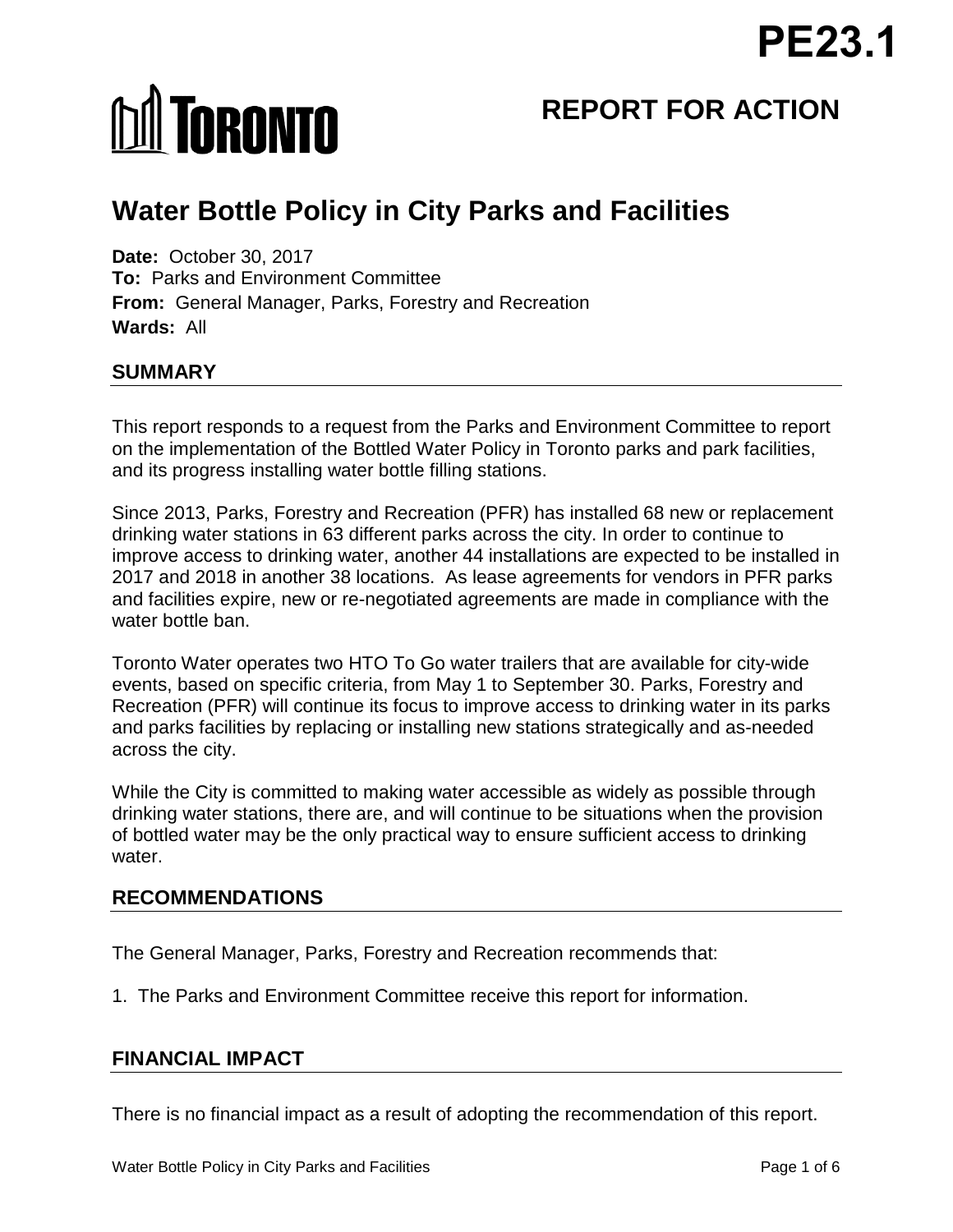The current cost to purchase and install a drinking water station where water service currently exists ranges from \$2,000.00 - \$3,000 for single or dual wall-mounted models and \$6,000 - 10,000 for single or dual stand-alone pedestal-mounted models. Cost includes installation of a concrete surface where required and connection to an existing water service.

Drinking water station installations are included in the Council Approved 2017-2026 Capital Budget and Plan as part of the State of Good Repair program for Parks Rehabilitation. Drinking water stations are also included as part of new park development or park revitalization projects where deemed appropriate.

Operating costs to test the water at a stand-alone water station in a park, winterize the fountain in late fall, and repair the units due to vandalism or other malfunctions are included as part of the Council Approved Operating Budget.

The Acting Chief Financial Officer has reviewed this report and agrees with the financial information.

# **DECISION HISTORY**

At its meeting of December 1, 2, and 3, 2008, City Council, through PW20.1, 17 (b), (c), adopted a motion that directed various city divisions to work together to develop and implement a program that prohibits the sale and distribution of bottled water at all City facilities.

<http://www.toronto.ca/legdocs/mmis/2008/cc/decisions/2008-12-01-cc27-dd.pdf>

At its meeting of May 18, 2012, the Parks and Environment Committee (PE13.4) requested a report back to the Parks and Environment Committee on, among other things, a strategy to increase access to water in Toronto parks and recreation facilities in light of the City's water bottle ban.

<http://app.toronto.ca/tmmis/viewAgendaItemHistory.do?item=2012.PE13.4>

At its meeting of May 4, 2017, the Parks and Environment Committee requested a report back to the Parks and Environment Committee on the status of implementing the Bottled Water Policy in Toronto parks and park facilities, and its progress installing water bottle filling stations, as well as providing any recommendations for improving access to Toronto tap water at special events in City parks and park facilities. <http://app.toronto.ca/tmmis/viewAgendaItemHistory.do?item=2017.PE19.5>

# **COMMENTS**

#### **Issue Background**

Prior to the full implementation of the water bottle ban on January 1, 2012, PFR distributed a notification letter to all parks and sports field permit holders and posted information on the City's web site of PFR's guidelines encouraging the use of refillable water containers. As of the ban, the standard contract provided and adhered to by all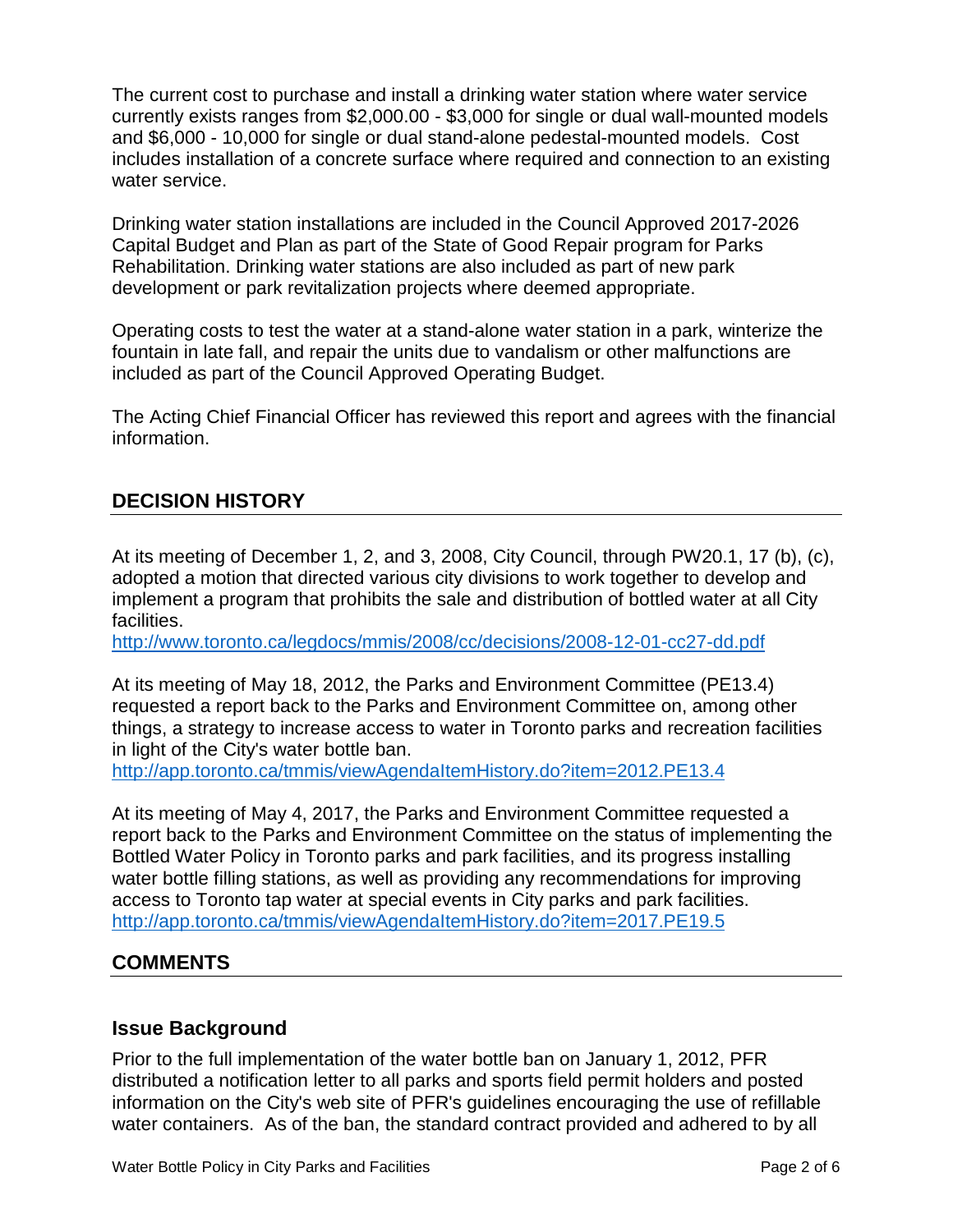PFR park and recreation facility permit holders includes the bottled water ban guidelines in the terms and conditions.

In February 2013, PFR implemented a plan to install 10 water bottle filling stations in 2013 to improve access to drinking water and to reduce waste in parks and parks facilities. Since 2013, new park developments and recreation facilities and major park revitalization and recreation rehabilitation projects include, as appropriate and as budget allows, the installation of a drinking water station. Since 2013, PFR has installed 68 new or replacement drinking water stations in 63 different parks across the city. Currently, 44 installations are planned between 2017 and 2018 (subject to change and council approval) in another 38 locations.

There were locations which, at the time of the ban, were exempted. This was for a variety of reasons, including public health and safety related situations, previous lease agreements, and authorized special events in City facilities and parks.

Currently, PFR's Food and Beverage Concession Request for Proposals (RFPs) for Arenas, Community Centres and Parks, along with the Cold Drink Vending RFP includes a requirement that "Successful Proponents must adhere to the requirements of the City's policy on the Ban of the Sale of Bottled Water at City Facilities, as may be amended from time to time." Any new lease agreements negotiated since the ban are in compliance, with the exception of specific locations that qualify for exemption as deemed appropriate due to health and safety reasons.

#### **Providing Access to Drinking Water**

#### *Water Access in Parks and Parks Facilities*

In order to respond to increasing demand to improve access to drinking water in parks, Parks, Forestry and Recreation has been installing newer modern-style drinking water stations in parks and parks facilities as needed to replace aging infrastructure or to provide new and enhanced service where access to water infrastructure in the park already exists.

The type of unit installed range from single- and dual-wall mounted units that can be installed in existing park buildings such as a washrooms or fieldhouses, to single and dual-pedestal types as stand-alone units in parks where there is existing water service Models can also vary depending on demand to include either or both a regular drinking fountain and/or bottle filler as well as the option of a pet fountain.

Criteria considered in determining locations for installation include availability of water service in the park, access to trail/pathway network, and number and type of sport and/or play amenities in the park. Installations are prioritized based on type of funding, funding available, park type and use. Where state of good repair (SGR) funds are being used to install new or replacement units, these projects must compete for funding with other state of good repair projects, including projects that address public safety issues which are prioritized over other types of asset or amenity upgrades. Where there is new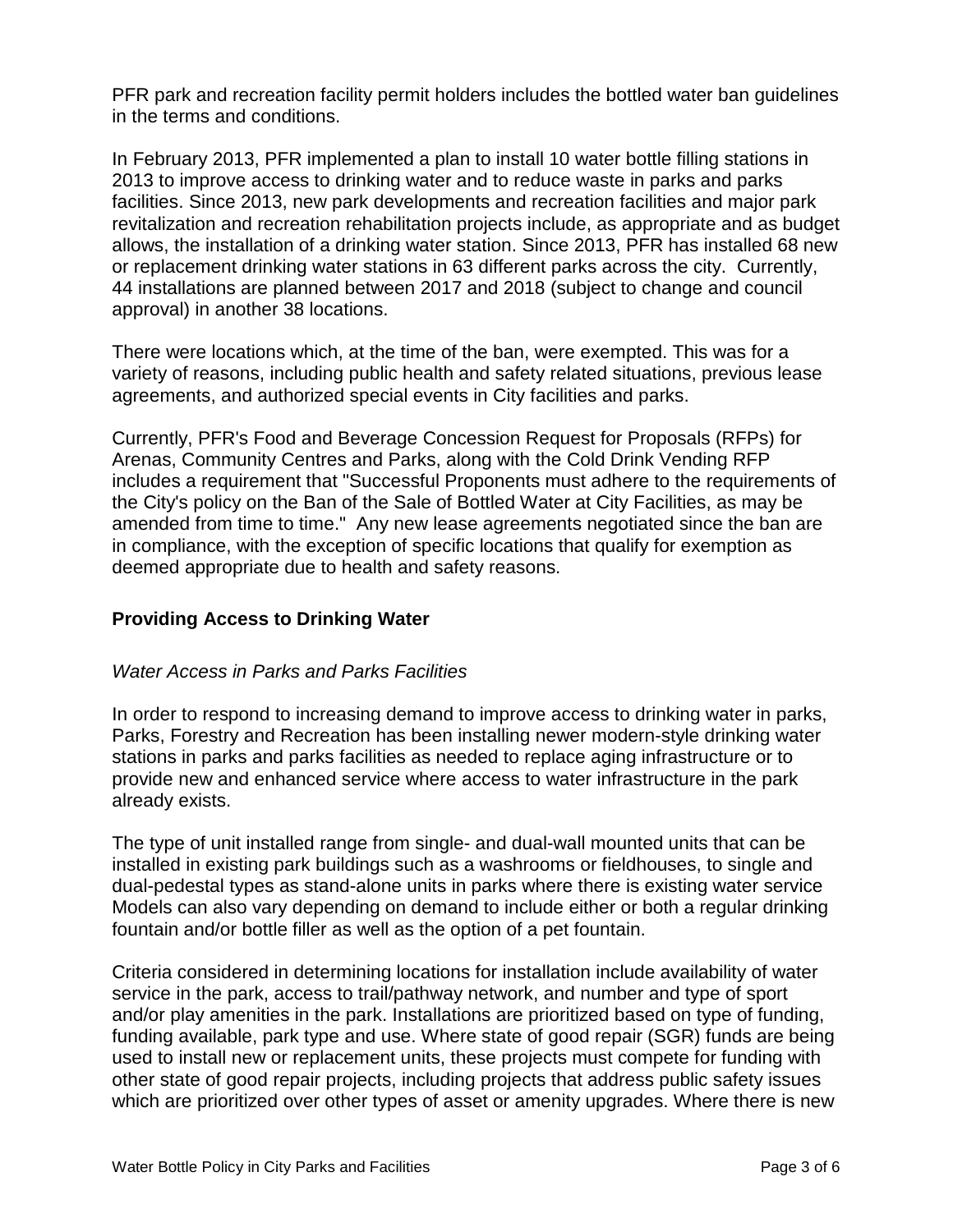park development or park redevelopment, drinking stations are considered and installed as budget allows.

PFR will continue its long-term strategy to improve access to drinking water in its parks by replacing or installing new stations as needed, and as budget allows.



Figure 1: Drinking Fountain installed in Park with Multiple Amenities

Figure 2: Water Bottle Filler Installed at a Park Building Adjacent to Multiple Amenities



*Toronto Public Health - Considerations in Providing Drinking Water Access in all City Facilities*

The Medical Officer of Health works with Toronto Water to ensure access to safe drinking water in Toronto. The *Safe Drinking Water Act*, *Health Promotion and*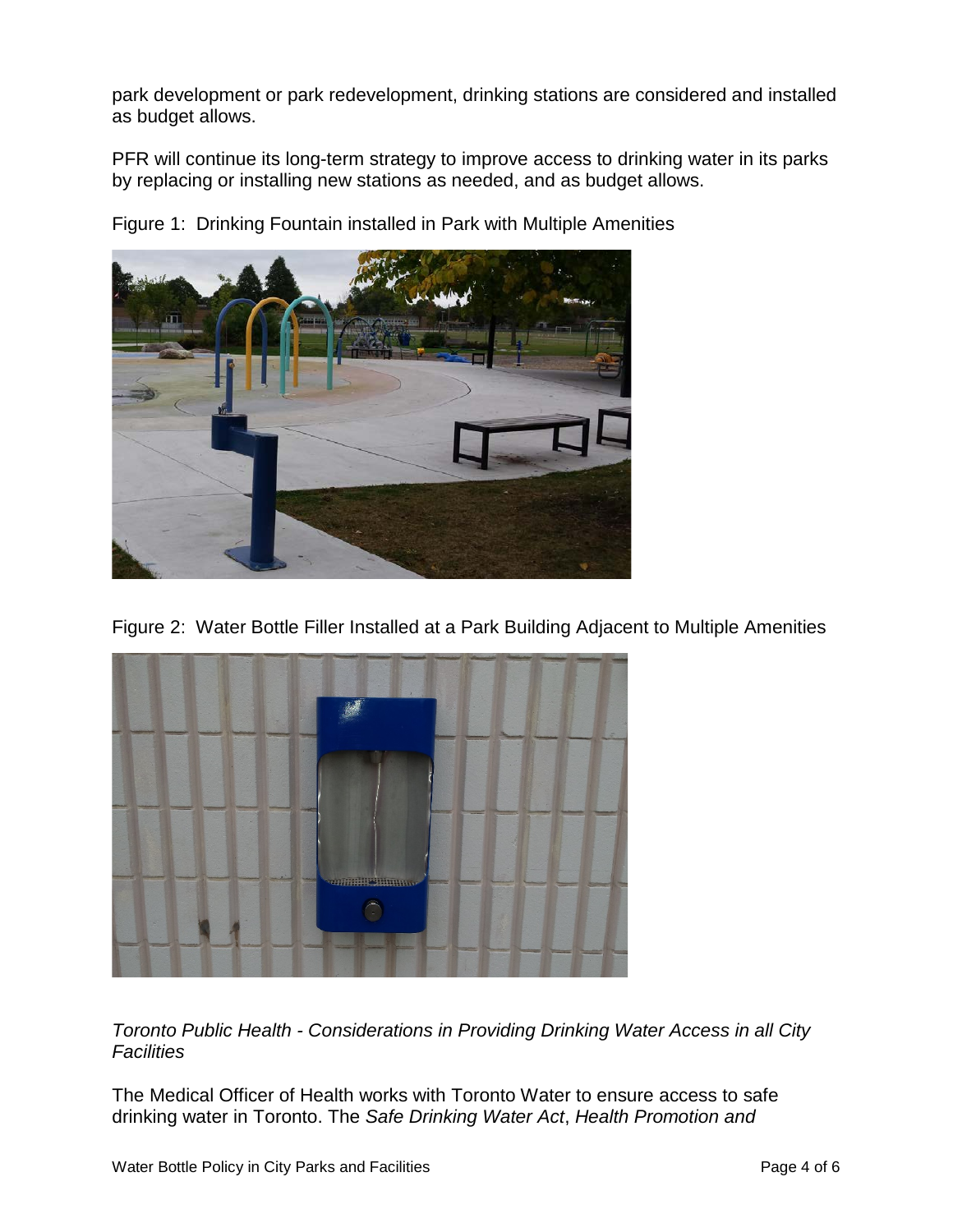*Protection Act*, and the Drinking Water Protocol for the Ontario Public Health Standards regulate this access. Toronto Public Health also supports and promotes providing access to free drinking water in public spaces to promote water consumption and hydration. Toronto Public Health considers Toronto's drinking water to be the ideal and preferred source of drinking water in homes, workplaces and businesses, and in public spaces such as civic centres, recreation facilities, parks, and trails. Access to drinking water in these public spaces will become more important as climate change increases the number and length of hot weather events. Toronto Public Health is not aware of any health-based guidelines or standards on the number of potable water access points needed in outdoor public spaces.

The City requires the provision of free drinking water at specific events, such as those which serve alcohol (and take place on City property) and all-ages electronic dance music events at Exhibition Place. While Toronto Public Health supports making City water available in venues and at events, Public Health staff recognize that there are situations when the provision of bottled water may be the only practical way to ensure sufficient access to drinking water.

#### *Toronto Water - HTO To Go Trailers*

Toronto Water's outreach program includes two water trailers that are used to educate people about Toronto drinking water. They provide potable water access at public events that meet the Toronto Water event criteria. The trailers are available for events from May 1 to September 30. Staff discuss the quality of Toronto's municipal tap water and promote other Toronto Water programs and services.

The City's web pages for Toronto Water provide the process and criteria to request the water trailer and also feature a good deal of information and reference documents on tap water and water quality.

#### *Facilities Management - Water Access at Civic Centres*

In order to uphold the intent of the water bottle policy at Civic squares during public events, Facilities Management has adopted a protocol that states, "should an event be booked at a Civic Centre square that is expected to draw in excess of 5,000 people by the organizer(s) at Nathan Phillips Square or 3,000 at any other square Toronto Water will be contacted to book one of the two HTO To Go water trailers available for public events". If the HTO To Go water trailer is unavailable then water is available from fountains on the following squares:

- Nathan Phillips Square
- Mel Lastman Square
- East York Civic Centre

Additionally the following Centres have water bottle filling stations inside the building available to the public:

- City Hall
- Metro Hall